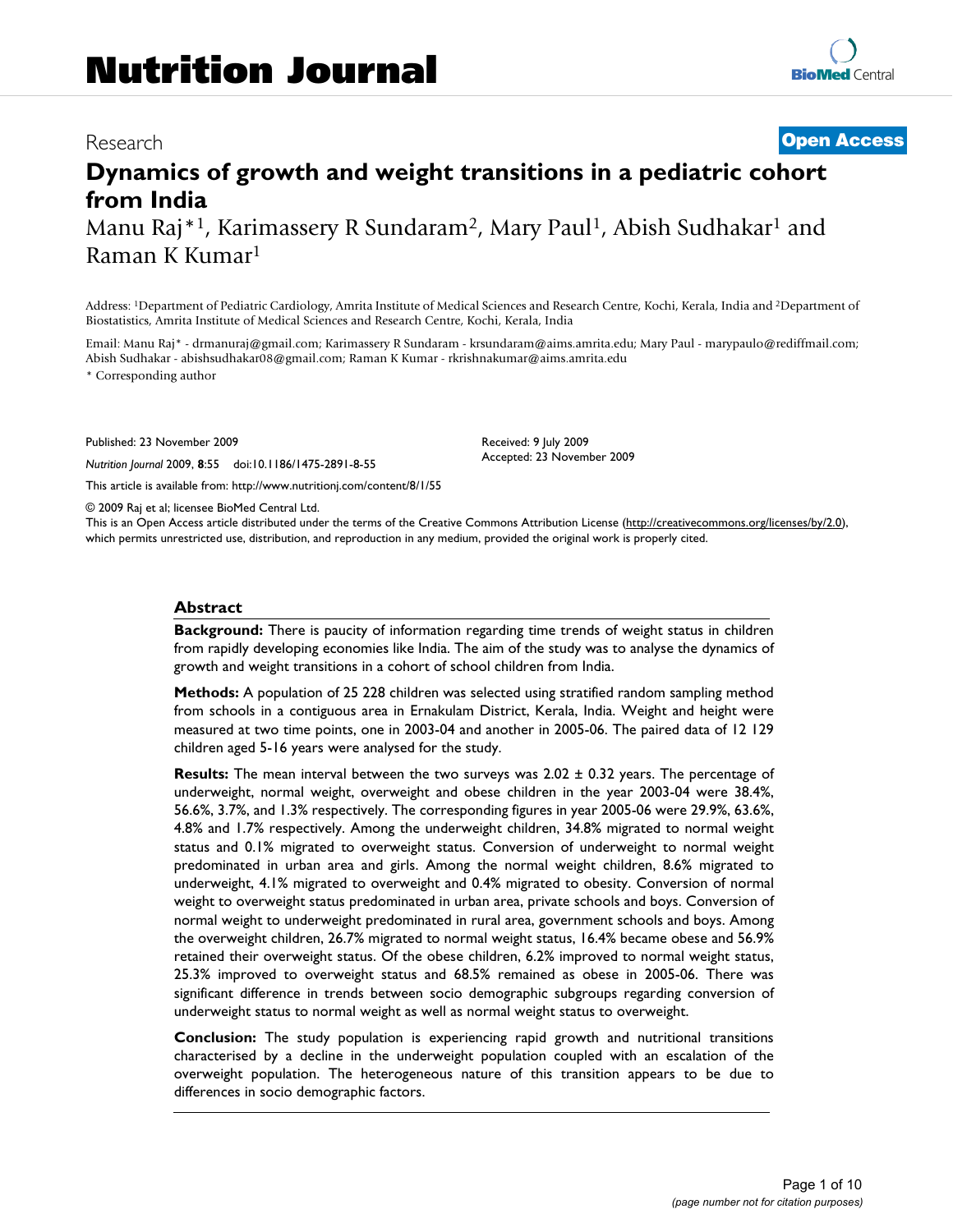# **Background**

Globally, countries are passing through concurrent epidemiological, demographic and nutritional transitions [[1](#page-8-0)]. The term nutritional transition is used to characterize the shift in disease patterns towards nutrition related non communicable diseases. This shift in disease patterns is associated with changes in behaviour, lifestyles, diets, physical activity, smoking and alcohol consumption [[2](#page-8-1)]. The rapidity of such nutritional transitions is clearly visible in emerging nations from Asia. Countries like India, China, Thailand, Indonesia and South Korea are currently witnessing such transitions [\[3-](#page-8-2)[7](#page-8-3)]. There is evidence of such a rapid nutritional transition amplifying the burden of chronic diseases and obesity in India [\[3\]](#page-8-2). Economic reforms have modified pediatric growth patterns as well as prevalence of under nutrition and overweight in large economies like China [[4\]](#page-8-4). Time trends in childhood obesity reported from India predicts an escalating burden of obesity related issues in the near future [[8](#page-8-5),[9](#page-8-6)]. In spite of these rapid changes, many countries have significant levels of malnutrition and child mortality together with rising prevalence of obesity and non communicable diseases [[1\]](#page-8-0). This double burden is a result of an interaction between various factors of which social inequality merits more attention than others. Social inequality has emerged as a major factor in differential mortality in both developed and developing countries [\[1\]](#page-8-0).

The relationship between socioeconomic levels and weight status shows interesting asymmetry [[10\]](#page-9-0). The urban poor of developed economies are particularly vulnerable to childhood obesity in contrast to developing nations where the urban rich are extremely at risk for the same [[11](#page-9-1)]. While the former group appears vulnerable due to poor diet and decreasing physical activity, the latter remains at risk probably due to an increased affinity towards a western type of lifestyle [\[12](#page-9-2)[-15\]](#page-9-3). A recent systematic review demonstrated that associations between physical environmental variables and obesity differ by gender, age, socio economic status and population density [\[16\]](#page-9-4). Cohort studies have demonstrated that social patterning of overweight varies between and within populations over time [[17\]](#page-9-5). National surveys from China have demonstrated the rapidity of overweight progression as well as the differential growth of overweight in terms of varying levels of urbanization [[18\]](#page-9-6). In Thailand, the prevalence of overweight and obesity among children and adolescents increased dramatically during the last two decades [\[5](#page-8-7)]. This was more pronounced in children from private schools and urban communities than in those from public schools or rural communities. Studies from India have also stressed the role of socio economic status and urbanization in promoting childhood obesity [\[8](#page-8-5)[,19](#page-9-7)]. The aim of this study was to examine the dynamics of growth and weight transitions in school children from a

selected population in India and to assess the influence of socio demographic factors in modifying these transitions.

# **Methods**

A contiguous area with a population of approximately 1.37 million was selected from Ernakulam district, in central Kerala, South India. Sampling was done by stratified random sampling method. Schools in the area were stratified into 5 groups according to the number of students and a representative sample of 46 schools with a cumulative population of 25 228 children was randomly chosen. Anthropometric measurements, which consisted of height and weight were recorded for 24 842 children of age group 5-16 years in 2003-04. The same set of measurements was repeated in the selected schools in 2005-06 covering a total of 20 263. The anthropometric measurements were recorded by personnel specifically trained for the study. One trained person was dedicated for recording weight and another for height, to avoid inter observer error. Intra observer error was within acceptable limits for both height and weight measurements as documented by the co-efficient of reliability  $(R > 0.99)$ . Height was measured to the nearest 0.5 centimeter by a wall-mounted stadiometer. Weight was measured to the nearest 0.5 kilogram by a mechanical weighing scale. Both equipments were standardized at regular intervals. A total of 12 129 children had two sets of measurements, one in 2003- 04 and other in 2005-06. Paired data of these children were used for studying dynamics of growth and weight trends in the study population. Children with Body Mass Index (BMI) less than or equal to  $5<sup>th</sup>$  percentile of reference data were considered underweight. Children with BMI more than or equal to  $85<sup>th</sup>$  and less than  $95<sup>th</sup>$  percentile of reference data were considered overweight. Children having BMI more than or equal to 95<sup>th</sup> percentile were considered obese [[20\]](#page-9-8). The reference data used to identify the BMI cut offs as well as conversion of weight and height to Z scores were taken from CDC 2000 data set for growth parameters in children and adolescents [\[21](#page-9-9)]. Age in months was used for converting BMI, weight and height to Z scores as per CDC reference. The cohort was divided into various subgroups for detailed analysis. Schools were divided into government and private schools. Government schools receive subsidies from the educational department enabling them to provide education at less than INR 500 per year per student (approximately US\$ 12). Private schools receive no subsidies and charge students INR 5000 and above per year. Schools were also divided into rural and urban as well. Rural area was defined if more than 75 percent of adult male population was engaged in agricultural occupations along with lower levels of developmental indices. Non-rural areas were designated as urban areas.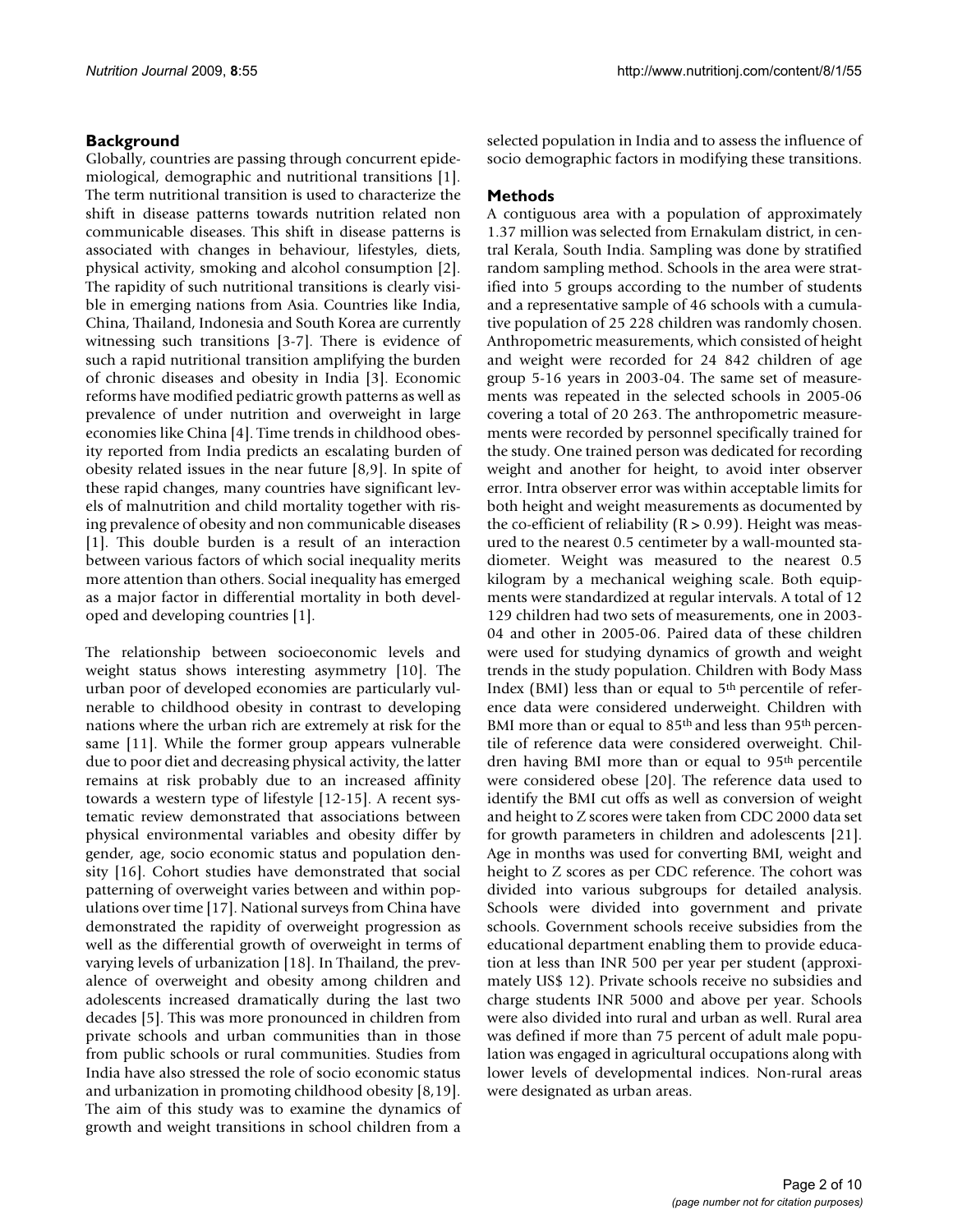#### *Statistical analysis*

The data were analyzed using SPSS software version 15. Anthropometric transition was assessed by converting the corresponding parameters to Z scores and comparing their means. Paired samples test was used for comparing individual subgroup time transitions. Independent samples test was used for comparing time transitions of inter subgroup differences. Pearson Chi square test was used for comparing weight transitions among various sub groups. Significance was assigned for a P value < 0.05.

#### *Ethical approval*

Approval for the study was obtained from the ethical committee of the home institution in compliance with the guidelines issued by Indian Council of Medical Research. Consent to conduct the survey on students was obtained from parents through school authorities, who arranged parent meetings in the respective schools. Verbal assent was taken from the children after demonstrating and explaining the procedure.

#### **Results**

Descriptive data of the cohort based on the two periods 2003-04 and 2005-06 is given in Table [1](#page-2-0). Age and gender specific BMI percentiles of the cohort with respect to socio demographic subgroups are given in Table [2](#page-3-0). The mean

<span id="page-2-0"></span>

interval between the two surveys was  $2.02 \pm 0.32$  years. The percentage of underweight, normal weight, overweight and obese children in the year 2003 were 38.4%, 56.6%, 3.7%, and 1.3% respectively. The corresponding figures when the cohort was examined two years later were 29.9%, 63.6%, 4.8% and 1.7% respectively. The difference in categories of weight status between 2003 and 2005 appears to be statistically significant ( $P < 0.0001$ ).

Among the 4658 underweight children in 2003-04, 65.2% remained underweight and the rest migrated to other weight groups. Of the 6864 normal weight children in 2003-04, 86.9% remained normal and the rest migrated to other weight groups. Among the 445 overweight children in 2003-04, 56.9% retained their overweight status and the remaining migrated to other weight groups. Of the 162 obese children in 2003-04 68.5% remained as obese and the rest migrated to other weight groups in 2005-06. No child who was overweight or obese in 2003-04 migrated to underweight status in 2005-06. Similarly, no child who was under weight in 2003-04 became obese in 2005-06 screening. The details of the weight transitions across various weight groups are presented in Table [3.](#page-3-1)

| 2003            |     |                | <b>Boys</b>    |                                    |      |                | Girls          |                                    |
|-----------------|-----|----------------|----------------|------------------------------------|------|----------------|----------------|------------------------------------|
| Age<br>(yrs)    | N   | Height<br>(cm) | Weight<br>(kg) | <b>BMI</b><br>(kg/m <sup>2</sup> ) | N    | Height<br>(cm) | Weight<br>(kg) | <b>BMI</b><br>(kg/m <sup>2</sup> ) |
| 5               | 293 | 109.7(4.6)     | 16.7(2.2)      | 13.8(1.3)                          | 223  | 108.6(5.5)     | 16.3(2.4)      | 13.8(1.5)                          |
| 6               | 580 | 115.5(5.4)     | 19.1(3.2)      | 14.2(1.6)                          | 486  | 114.3(5.5)     | 18.6(3.5)      | 14.2(1.8)                          |
| 7               | 574 | 120.7(6.2)     | 21.1(4.1)      | 14.4(1.9)                          | 425  | 120.2(5.8)     | 20.8(3.8)      | 14.3(1.8)                          |
| 8               | 534 | 126.6(6.1)     | 23.8(4.6)      | 14.8(2.0)                          | 421  | 125.5(6.4)     | 23.4(5.3)      | 14.7(2.2)                          |
| 9               | 720 | 131.9(6.5)     | 26.4(6.0)      | 15.1(2.3)                          | 737  | 131.4(6.5)     | 26.4(5.6)      | 15.1(2.3)                          |
| $\overline{10}$ | 812 | 135.9(6.8)     | 28.5(6.9)      | 15.3(2.6)                          | 946  | 136.5(7.1)     | 28.8(6.2)      | 15.3(2.3)                          |
| $\mathbf{H}$    | 733 | 140.5(7.4)     | 31.2(7.5)      | 15.6(2.7)                          | 1059 | 142.3(7.1)     | 32.7(7.1)      | 16.0(2.6)                          |
| 12              | 842 | 145.9(7.4)     | 33.9(7.4)      | 15.8(2.5)                          | 1122 | 147.9(7.2)     | 36.7(8.1)      | 16.6(2.8)                          |
| $ 3\rangle$     | 556 | 152.5(8.7)     | 39.2(9.8)      | 16.7(3.0)                          | 706  | 151.0(6.7)     | 39.7(7.7)      | 17.3(2.7)                          |
| 4               | 197 | 155.9(8.7)     | 41.6(9.7)      | 17.0(2.9)                          | 146  | 151.9(6.1)     | 40.9(7.3)      | 17.7(2.7)                          |
| 2005            |     |                |                |                                    |      |                |                |                                    |
| 7               | 207 | 122.4(5.1)     | 21.3(3.8)      | 14.1(1.8)                          | 163  | 122.1(5.7)     | 21.6(5.1)      | 14.4(2.4)                          |
| 8               | 592 | 127.4(5.8)     | 24.5(5.2)      | 15.0(2.3)                          | 489  | 126.1(6.3)     | 23.7(4.9)      | 14.8(2.1)                          |
| 9               | 574 | 131.8(6.5)     | 26.8(5.9)      | 15.3(2.4)                          | 454  | 131.7(6.6)     | 26.6(5.7)      | 15.2(2.3)                          |
| $\overline{10}$ | 551 | 137.5(6.8)     | 30.1(6.8)      | 15.8(2.6)                          | 406  | 138.0(7.2)     | 30.6(7.4)      | 15.9(2.7)                          |
| $\mathbf{H}$    | 746 | 142.5(7.5)     | 33.3(8.1)      | 16.2(2.8)                          | 763  | 143.7(7.4)     | 34.4(8.2)      | 16.5(2.8)                          |
| 12              | 837 | 146.7(8.0)     | 35.9(9.2)      | 16.5(3.0)                          | 989  | 148.7(6.6)     | 38.4(8.3)      | 17.2(2.9)                          |
| 13              | 754 | 153.7(8.7)     | 40.7 (9.4)     | 17.1(2.9)                          | 1034 | 152.0(6.0)     | 41.4(7.5)      | 17.9(2.8)                          |
| 4               | 836 | 160.1(8.2)     | 45.0 (9.4)     | 17.4(2.7)                          | 1204 | 154.5(5.8)     | 44.1 (8.6)     | 18.4(3.1)                          |
| 15              | 537 | 164.3(7.4)     | 49.3 (10.0)    | 18.2(2.9)                          | 648  | 155.2(6.3)     | 45.9 (8.4)     | 19.0(2.9)                          |
| 16              | 211 | 166.1(6.7)     | 52.7 (10.7)    | 19.0(3.2)                          | 3    | 155.3(6.4)     | 46.2(8.4)      | 19.1(3.1)                          |

Mean values of height, weight and body mass index. Figures in parenthesis are standard deviations.

Data of children in age group 15 years in 2003 (n = 6) and age group 6 years in 2005 (n = 2) are not shown in the table, as the number of children in the same is very low.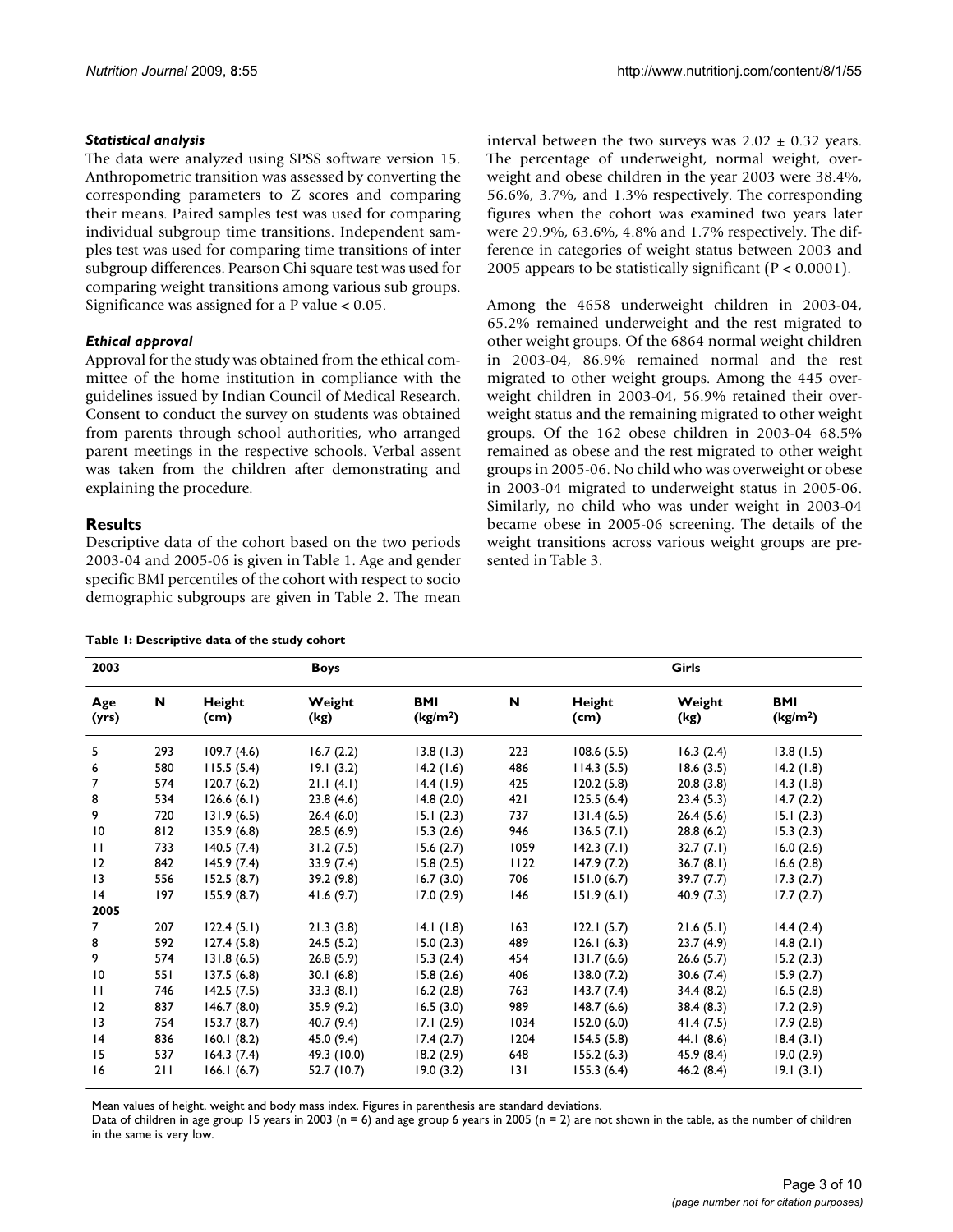| 2003            |           |              | <b>Boys</b> |                | <b>Girls</b> |           |           |                |  |
|-----------------|-----------|--------------|-------------|----------------|--------------|-----------|-----------|----------------|--|
| Age (yrs)       | Urban     | <b>Rural</b> | Govt        | <b>Private</b> | Urban        | Rural     | Govt      | <b>Private</b> |  |
| 5               | 13.7(1.2) | 13.9(1.4)    | 13.8(1.3)   | 14.2(1.4)      | 13.7(1.4)    | 13.8(1.5) | 13.8(1.4) | 14.5(1.6)      |  |
| 6               | 14.5(1.6) | 13.9(1.5)    | 13.9(1.4)   | 15.0(1.7)      | 14.5(2.1)    | 13.9(1.4) | 13.8(1.4) | 15.2(2.4)      |  |
| 7               | 14.6(2.1) | 13.9(1.4)    | 13.9(1.5)   | 15.3(2.2)      | 14.7(2.0)    | 13.9(1.5) | 13.9(1.5) | 15.1(2.1)      |  |
| 8               | 15.1(2.2) | 14.2(1.4)    | 14.3(1.4)   | 15.5(2.4)      | 15.2(2.5)    | 14.3(1.7) | 14.3(1.8) | 15.5(2.6)      |  |
| 9               | 15.6(2.6) | 14.5(1.9)    | 14.5(1.9)   | 16.3(2.7)      | 15.5(2.5)    | 14.8(2.0) | 14.8(2.1) | 16.3(2.7)      |  |
| $\overline{10}$ | 15.8(2.9) | 14.6(2.1)    | 14.7(2.1)   | 16.9(3.2)      | 15.6(2.5)    | 15.0(2.1) | 15.1(2.2) | 16.8(2.7)      |  |
| $\mathbf{H}$    | 16.2(3.0) | 14.9(2.2)    | 15.0(2.2)   | 17.2(3.2)      | 16.3(2.7)    | 15.6(2.3) | 15.8(2.5) | 17.1(3.0)      |  |
| 12              | 16.1(2.7) | 15.5(2.2)    | 15.4(2.2)   | 17.4(2.7)      | 16.9(2.9)    | 16.2(2.6) | 16.4(2.7) | 18.2(3.3)      |  |
| $\overline{13}$ | 17.2(3.3) | 15.8(2.0)    | 16.0(2.4)   | 18.2(3.6)      | 17.5(2.7)    | 16.8(2.5) | 17.1(2.6) | 18.2(2.7)      |  |
| 4               | 17.1(3.3) | 16.8(2.5)    | 16.8(2.7)   | 18.4(3.8)      | 17.8(2.7)    | 17.2(2.7) | 17.6(2.7) | 18.4(2.8)      |  |
| 2005            |           |              |             |                |              |           |           |                |  |
| 7               | 14.4(2.0) | 14.0(1.5)    | 13.9(1.4)   | 15.6(2.8)      | 14.6(3.1)    | 14.2(1.7) | 14.0(1.6) | 16.1(4.2)      |  |
| 8               | 15.5(2.4) | 14.3(1.9)    | 14.5(2.0)   | 16.1(2.6)      | 15.0(2.3)    | 14.5(1.8) | 14.4(1.7) | 15.8(2.5)      |  |
| 9               | 15.8(2.5) | 14.5(2.0)    | 14.6(1.9)   | 16.4(2.7)      | 15.9(2.6)    | 14.5(1.6) | 14.6(1.7) | 16.4(2.7)      |  |
| $\overline{10}$ | 16.3(2.8) | 14.8(1.9)    | 15.1(2.1)   | 16.8(2.9)      | 16.2(2.8)    | 15.5(2.6) | 15.4(2.5) | 16.8(2.9)      |  |
| $\mathbf{H}$    | 16.8(2.9) | 15.6(2.5)    | 15.7(2.4)   | 17.5(3.1)      | 16.8(3.0)    | 16.1(2.4) | 16.2(2.6) | 17.7(3.2)      |  |
| 12              | 17.0(3.2) | 15.9(2.6)    | 15.9(2.5)   | 18.3(3.7)      | 17.6(3.1)    | 16.8(2.6) | 17.0(2.8) | 18.6(3.1)      |  |
| $\overline{13}$ | 17.5(3.1) | 16.5(2.5)    | 16.6(2.6)   | 18.4(3.3)      | 18.1(2.9)    | 17.5(2.6) | 17.8(2.7) | 18.7(2.9)      |  |
| 4               | 17.7(2.9) | 17.2(2.5)    | 17.1(2.4)   | 18.8(3.3)      | 18.6(3.2)    | 18.0(2.9) | 18.2(3.0) | 20.1(3.6)      |  |
| 15              | 18.5(3.3) | 17.7(2.1)    | 17.7(2.5)   | 19.4(3.5)      | 19.2(2.9)    | 18.5(2.7) | 18.8(2.8) | 19.7(3.0)      |  |
| 16              | 19.3(3.6) | 18.7(2.6)    | 18.7(2.8)   | 20.7(4.2)      | 19.2(2.9)    | 19.0(3.6) | 19.0(3.1) | 20.3(2.6)      |  |

<span id="page-3-0"></span>**Table 2: Age and gender specific mean BMI values according to socio demographic subgroups**

Figures in parenthesis are standard deviations Govt- government schools

The anthropometric parameters (height, weight and BMI) were converted to their respective Z scores based on reference population values [[21](#page-9-9)] and analyzed (Table [4](#page-7-0)). The cohort showed significant improvements in height, weight and BMI during the study period as documented by corresponding increases in their mean Z scores (P < 0.001). Sub-group analysis of the cohort was done to look for the influence of socio demographic factors in this anthropometric transition. The rural subgroup showed significant improvements in weight and BMI Z scores (P < 0.001). The change in height Z score was not significant. The urban sub group showed significant improvements in all three parameters ( $P < 0.001$ ). The government school subgroup showed significant improvements in weight and BMI Z scores ( $P < 0.001$ ) only where as private school group showed significant improvements in all three parameters ( $P < 0.001$ ). The boys sub group demonstrated an increase in all three parameters ( $P < 0.001$ ) where as girls demonstrated an increase in weight and BMI Z scores only ( $P < 0.001$ ). In addition girls demonstrated a significant reduction in height Z score ( $P < 0.01$ ). The transitions of weight and BMI Z scores across various sub groups are presented as Figures [1](#page-4-0) and [2](#page-5-0). The sub group based segregation of weight and BMI Z score distribution at the end of the study is presented as Figure [3.](#page-6-0)

The inter subgroup differences between the two time points were analyzed to look for any significant trends

<span id="page-3-1"></span>

|  | Table 3: Weight transitions across weight groups (2003 to 2005) |
|--|-----------------------------------------------------------------|
|--|-----------------------------------------------------------------|

| <b>Weight status 2003</b> | Total |             | <b>Weight status 2005</b> |            |           |
|---------------------------|-------|-------------|---------------------------|------------|-----------|
|                           |       | UW          | <b>NW</b>                 | ow         | OВ        |
| UW                        | 4658  | 3035 (65.2) | 1619(34.8)                | 4(0.1)     | 0         |
| <b>NW</b>                 | 6864  | 590 (8.6)   | 5963 (86.9)               | 284(4.1)   | 27(0.4)   |
| <b>OW</b>                 | 445   | 0           | 119(26.7)                 | 253 (56.9) | 73 (16.4) |
| <b>OB</b>                 | 162   | 0           | 10(6.2)                   | 41(25.3)   | 111(68.5) |

Figures in parenthesis are percentages

UW -- Underweight, NW- Normal weight, OW- Overweight (excluding obese), OB- Obese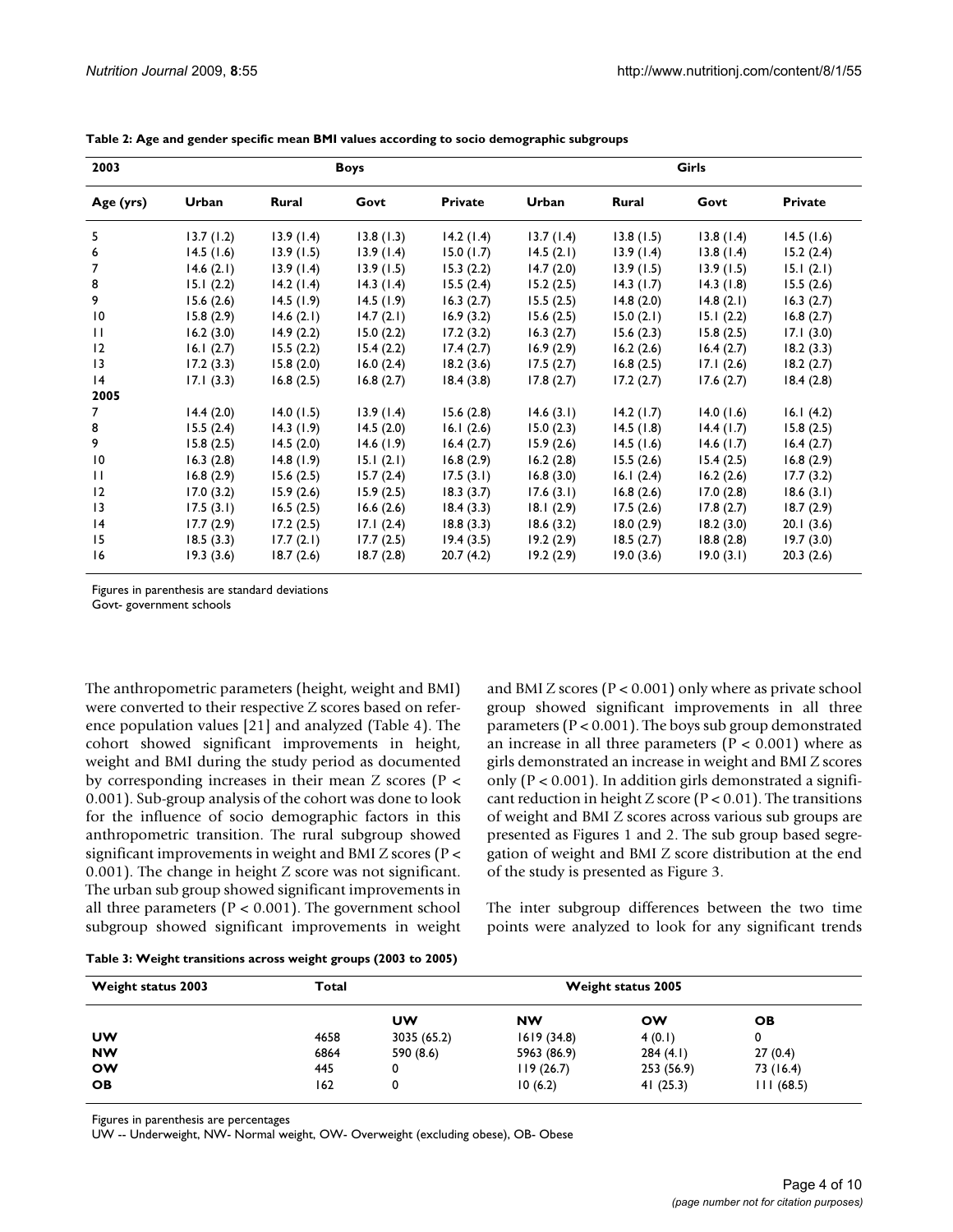<span id="page-4-0"></span>

Figure 1 **Normal distribution curves for weight Z scores of subgroups**. The curve labeled 2003 corresponds to distribution at the start of the study and the one labeled 2005 corresponds to distribution at the end of the study.

(Table [4](#page-7-0)). While the rural urban difference for height increased significantly during the study period (P < 0.001), the same for weight and BMI showed no significant changes. In terms of government private comparison, the difference in height increased significantly (P < 0.001), while that of weight  $(P < 0.001)$  and BMI decreased significantly ( $P < 0.001$ ). In comparing the gender subgroups, significant increase was found in height difference (P < 0.001) where as weight difference showed a significant decrease ( $P < 0.01$ ). There was no significant change for difference in BMI.

For the sake of comparing demographic influences on the transition of weight status, overweight and obesity were grouped together to form the overweight group. The details are available in Table [5](#page-7-1).

Among children who were underweight in the first survey, more from rural area remained underweight in the second survey than those from urban area (67.5% Vs 62.7%,  $P$  < 0.001). Among those who were underweight in the first survey, more children from urban area migrated to normal weight status in the second survey than from rural area (37.2% Vs 32.4%, P < 0.001). The persistence of underweight during both surveys was more among boys compared to girls (69.8% Vs 59.4%, P < 0.001). The conversion of underweight status in the first survey to normal weight status in the second survey was seen more among girls than boys (40.5% Vs 30.1%, P < 0.001).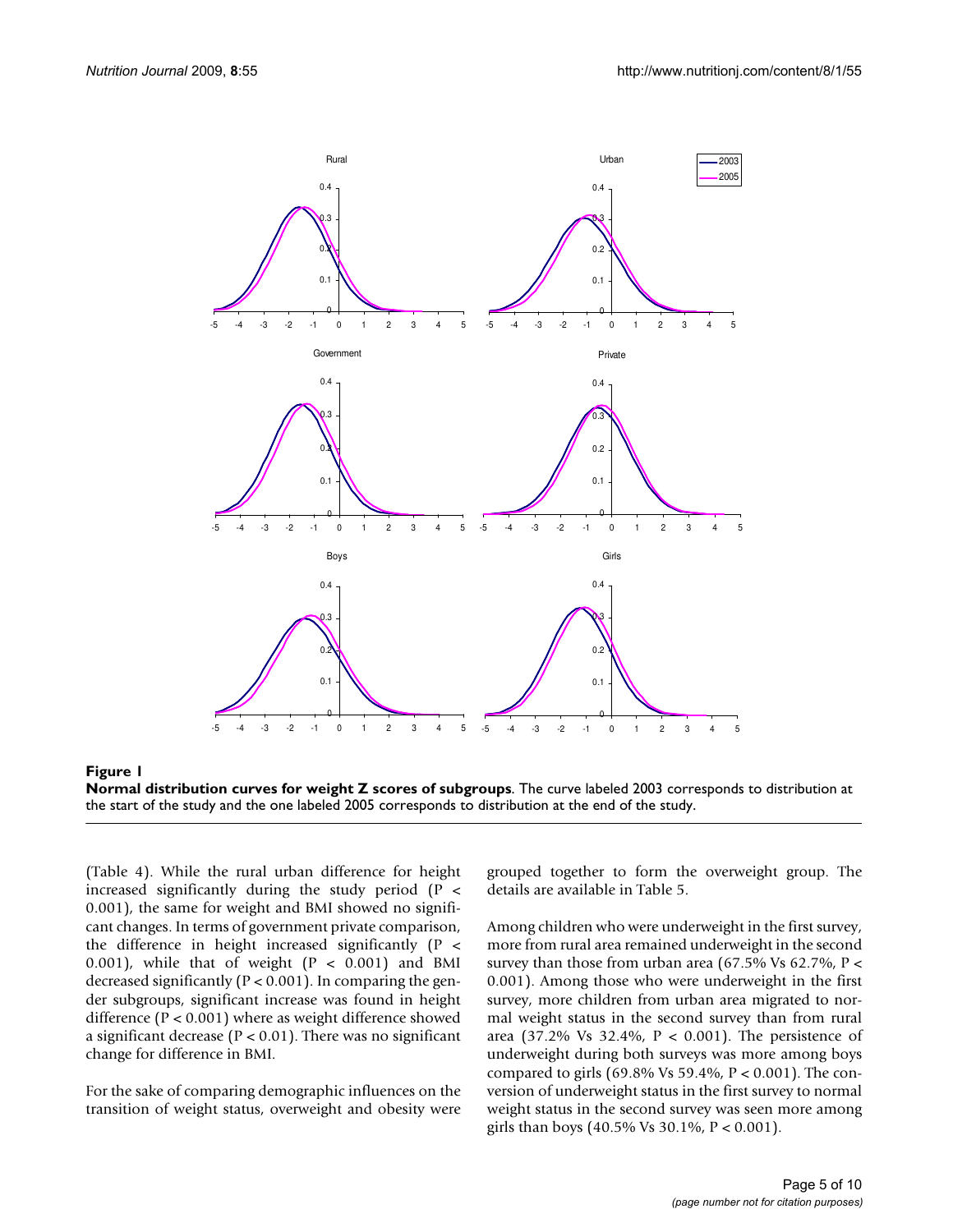<span id="page-5-0"></span>

Figure 2 **Normal distribution curves for BMI Z scores of subgroups**. The curve labeled 2003 corresponds to distribution at the start of the study and the one labeled 2005 corresponds to distribution at the end of the study.

Among the normal weight children in the first survey, more from the rural area became underweight in the second survey compared to those from urban area (10.1% Vs 7.6%,  $P < 0.001$ ).

Of the children with normal weight status in the first survey, more children from government schools became underweight in the second survey compared to those from private schools (9.3% Vs  $6.7\%$ ,  $P < 0.001$ ). Among the children with normal weight status in the first survey, more boys converted to under weight status in the second survey compared to girls  $(11.3\%$  Vs  $6.6\%$ ,  $P < 0.001$ ). Among the children with normal weight status in the first survey, more boys migrated to overweight status in the second survey compared to girls  $(5.7\% \text{ Vs } 3.6\%, \text{ P}$  < 0.001). Among the children with normal weight status in the first survey, more girls retained their normal weight status in the second survey when compared to boys (89.8% Vs 83%,  $P < 0.001$ ). No significant difference was seen between sub groups for transition of overweight status in the first survey to normal weight status in the second survey. Similarly no significant difference was noted between subgroups for persistence of overweight status in the two surveys.

#### **Discussion**

The dynamics of growth transition demonstrated by the cohort appears to be heterogeneous in nature. The positive shift in weight appears to be more when compared to that seen in height. A similar trend was reported by Vidal et al [\[22\]](#page-9-10). The rural as well as government school children have shown significant increments in weight and BMI Z scores but not in height Z score. In contrast, both urban as well as private school children demonstrated significant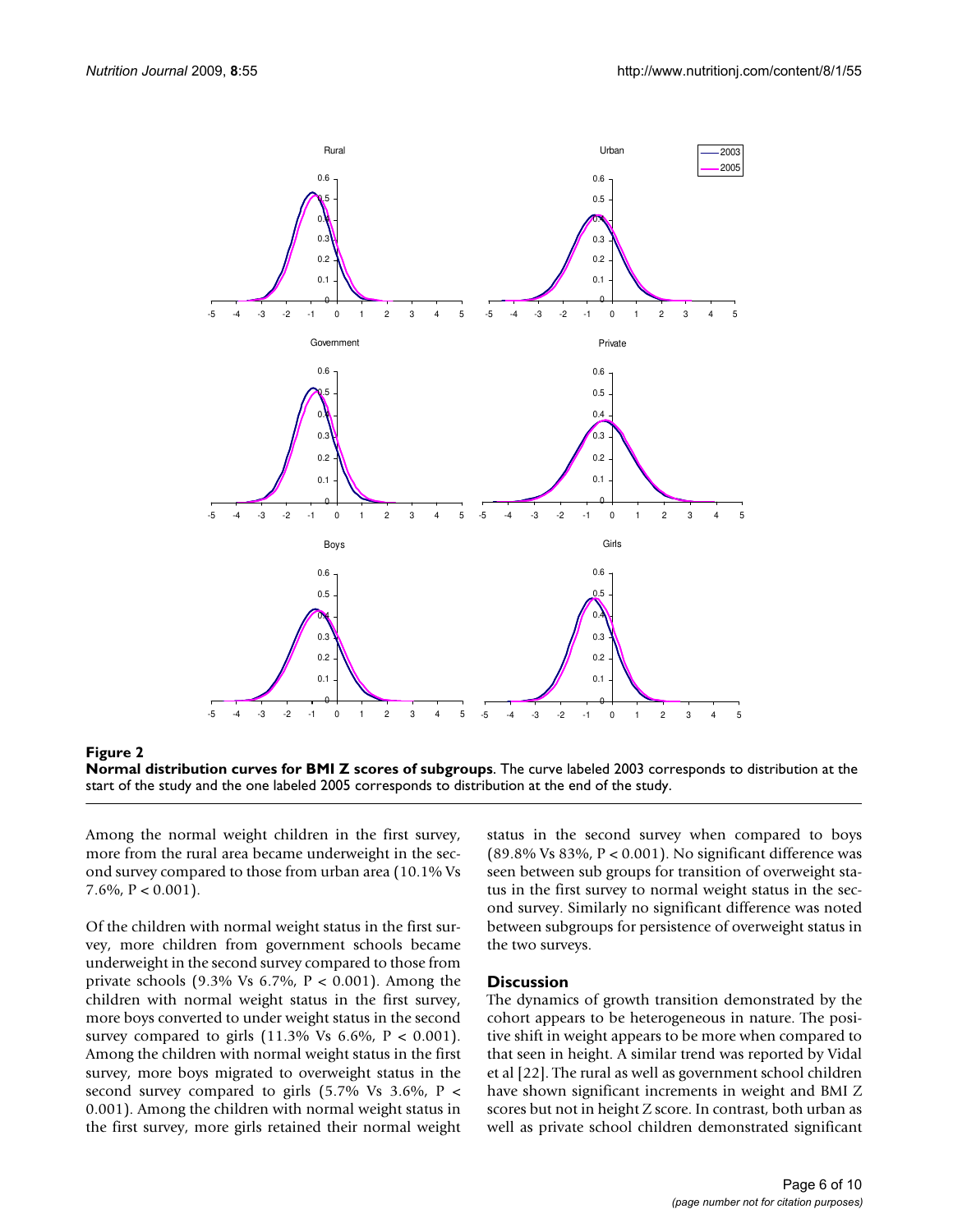<span id="page-6-0"></span>



increases in height, weight and BMI Z scores. While the private and urban school children are becoming heavier and taller, the rural and government school children are simply becoming heavier and not taller. The findings also document that the time trend for linear growth remained stagnant in rural areas and low socioeconomic levels. It should be noticed that area of residence and type of school are acceptable surrogates of level of urbanization and socioeconomic status respectively in the Indian context. The government school children as well as the rural children are relatively poor. The private school children are relatively rich and the urban children are a mix of rich and poor. It is important to note that secular trends in height demonstrated during childhood could extend into adulthood [[23](#page-9-11)]. This assumes significance due to the fact that adult height exhibits inverse linear associations with mortality from coronary heart disease and stroke as well as total mortality [[24\]](#page-9-12). In addition, the study population

exhibited relatively higher age, gender and height specific blood pressures suggesting that there is an increased cardiovascular risk visible even during childhood [\[25](#page-9-13)]. The combination of sub optimal adult height predictions with high blood pressures in childhood projects an adverse cardiovascular health profile in future for these children especially those belonging to low socio-economic levels.

All three sub group comparisons i.e. rural Vs urban, government Vs private as well as boys Vs girls demonstrated a significant widening of height difference. In terms of weight difference, significant decreases were seen in government Vs private as well as boys Vs girls comparisons. In terms of BMI difference, significant decrease was seen in government Vs private comparison. The study suggests that the socio economically advanced as well as the more urbanised segments of the pediatric population are growing relatively taller than their counterparts, promoting a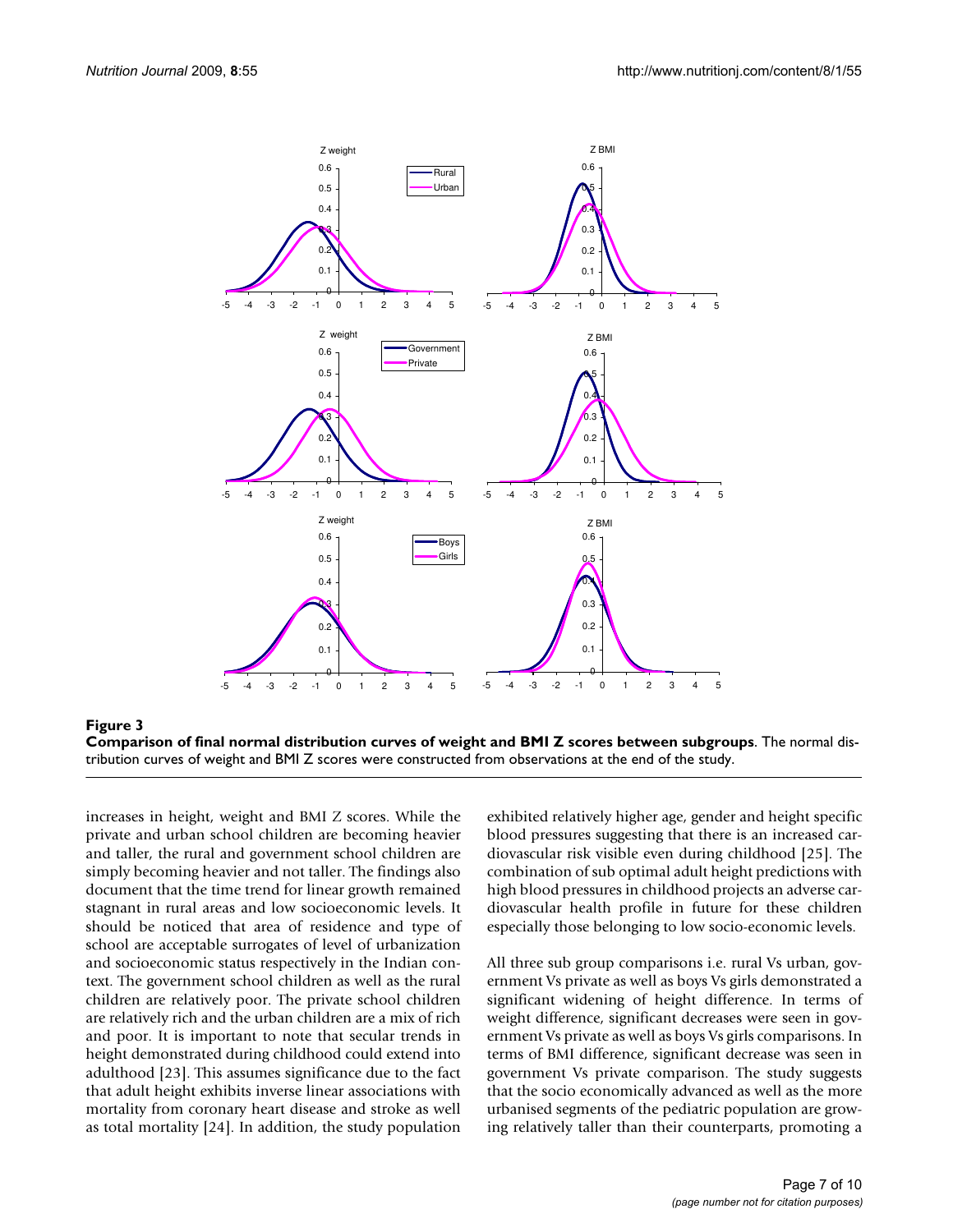| Group             | Mean Z-height |               |               |         | Mean Z-weight |               |         | Mean Z-BMI    |               |         |
|-------------------|---------------|---------------|---------------|---------|---------------|---------------|---------|---------------|---------------|---------|
|                   | N             | 2003          | 2005          | sig*    | 2003          | 2005          | sig*    | 2003          | 2005          | sig*    |
| All               | 12129         | $-0.81(1.02)$ | $-0.79(0.99)$ | < 0.001 | $-1.31(1.27)$ | $-1.09(1.25)$ | < 0.001 | $-0.80(0.88)$ | $-0.67(0.88)$ | < 0.001 |
| Rural             | 5240          | $-0.94(0.99)$ | $-0.94(0.95)$ | 0.823   | $-1.57(1.18)$ | $-1.36(1.18)$ | < 0.001 | $-0.97(0.75)$ | $-0.83(0.77)$ | < 0.001 |
| Urban             | 6889          | $-0.72(1.03)$ | $-0.68(1.01)$ | < 0.001 | $-1.12(1.31)$ | $-0.90(1.26)$ | < 0.001 | $-0.67(0.94)$ | $-0.54(0.94)$ | < 0.001 |
| $sig^{**}$        |               | 0.001         |               |         | 0.416         |               |         | 0.887         |               |         |
| Govt              | 9358          | $-0.96(0.98)$ | $-0.96(0.94)$ | 0.488   | $-1.54(1.20)$ | $-1.31(1.19)$ | < 0.001 | $-0.94(0.76)$ | $-0.79(0.78)$ | < 0.001 |
| Pvt               | 2771          | $-0.31(0.96)$ | $-0.24(0.95)$ | < 0.001 | $-0.54(1.22)$ | $-0.38(1.19)$ | < 0.001 | $-0.33(1.06)$ | $-0.25(1.05)$ | < 0.001 |
| $sig^{**}$        |               | 0.001         |               |         | 0.001         |               |         | < 0.001       |               |         |
| <b>Boys</b>       | 5847          | $-0.79(1.02)$ | $-0.74(1.02)$ | < 0.001 | $-1.38(1.34)$ | $-1.15(1.29)$ | < 0.001 | $-0.84(0.92)$ | $-0.71(0.94)$ | < 0.001 |
| Girls             | 6282          | $-0.83(1.01)$ | $-0.85(0.97)$ | < 0.008 | $-1.25(1.21)$ | $-1.05(1.20)$ | < 0.001 | $-0.76(0.83)$ | $-0.63(0.83)$ | < 0.001 |
| sig <sup>**</sup> |               | < 0.001       |               |         | 0.008         |               |         | 0.602         |               |         |

<span id="page-7-0"></span>

| Table 4: Trends in Z scores of Anthropometric parameters |  |
|----------------------------------------------------------|--|
|----------------------------------------------------------|--|

Figures in parenthesis are standard deviations.

\* Significance of paired sample test value

\*\*Significance of independent sample test value

Govt- government schools, Pvt- private schools

progressive height divide in the population. The results also suggest that the weight divide between the higher and lower socio economic segments of the pediatric population is diminishing with time.

While boys have shown improvements in height, weight and BMI statuses, girls have shown improvements in weight and BMI statuses only. The gender divide in weight status is diminishing with time. Vidal et al reported a similar time trend of diminishing weight divide between the boys showed an improvement in height status while girls showed a decline in the same as evidenced by their height Z scores at the end of the study. The enhancement of gender divide in terms of height seen in the present study appears to be in contrast to the trend demonstrated by Vidal et al [\[22](#page-9-10)]. This disparity in growth pattern between the genders could probably be due to the combined effects of both physiological and socio demographic influences.

genders among children [\[22\]](#page-9-10). During the study period,

<span id="page-7-1"></span>

| 2003 status |         |       |             |                | 2005 status |                |            |                |  |  |
|-------------|---------|-------|-------------|----------------|-------------|----------------|------------|----------------|--|--|
|             |         | Total | <b>UW</b>   | <b>P</b> value | Normal      | <b>P</b> value | <b>OW</b>  | <b>P</b> value |  |  |
| <b>UW</b>   | Urban   | 2289  | 1435(62.7)  | < 0.001        | 852 (37.2)  | < 0.001        | 2(0.1)     | 0.67           |  |  |
|             | Rural   | 2369  | 1600(67.5)  |                | 767 (32.4)  |                | 2(0.1)     |                |  |  |
| <b>NW</b>   | Urban   | 4123  | 313(7.6)    | < 0.001        | 3595 (87.2) | 0.335          | 215(5.2)   | < 0.001        |  |  |
|             | Rural   | 2741  | 277(10.1)   |                | 2368 (86.4) |                | 96(3.5)    |                |  |  |
| <b>OW</b>   | Urban   | 477   | 0           |                | 96(20.1)    | 0.194          | 381 (79.9) | 0.194          |  |  |
|             | Rural   | 130   | 0           |                | 33(25.4)    |                | 97 (74.6)  |                |  |  |
| <b>UW</b>   | Govt    | 4078  | 2654(65.1)  | 0.773          | 1420(34.8)  | 0.809          | 4(0.1)     | 0.587          |  |  |
|             | Private | 580   | 381 (65.7)  |                | 199(34.3)   |                | 0(0.0)     |                |  |  |
| <b>NW</b>   | Govt    | 5015  | 466 (9.3)   | < 0.001        | 4357 (86.9) | 0.980          | 192(3.8)   | < 0.001        |  |  |
|             | Private | 1849  | 124(6.7)    |                | 1606 (86.9) |                | 119(6.4)   |                |  |  |
| <b>OW</b>   | Govt    | 265   | $\Omega$    |                | 65 (24.5)   | 0.082          | 200 (75.5) | 0.082          |  |  |
|             | Private | 342   | 0           |                | 64 (18.7)   |                | 278 (81.3) |                |  |  |
| UW          | Boys    | 2573  | 1797 (69.8) | < 0.001        | 775 (30.1)  | < 0.001        | (0.04)     | 0.240          |  |  |
|             | Girls   | 2085  | 1238 (59.4) |                | 844 (40.5)  |                | 3(0.1)     |                |  |  |
| <b>NW</b>   | Boys    | 2945  | 332 (11.3)  | < 0.001        | 2445 (83.0) | < 0.001        | 168(5.7)   | < 0.001        |  |  |
|             | Girls   | 3919  | 258(6.6)    |                | 3518 (89.8) |                | 143(3.6)   |                |  |  |
| <b>OW</b>   | Boys    | 329   | 0           |                | 70 (21.3)   | 0.987          | 259 (78.7) | 0.987          |  |  |
|             | Girls   | 278   | 0           |                | 59 (21.2)   |                | 219 (78.8) |                |  |  |

Figures in parenthesis are percentages

UW -- Underweight

NW- Normal weight

OW- Overweight (inclusive of overweight and obesity)

Govt-Government schools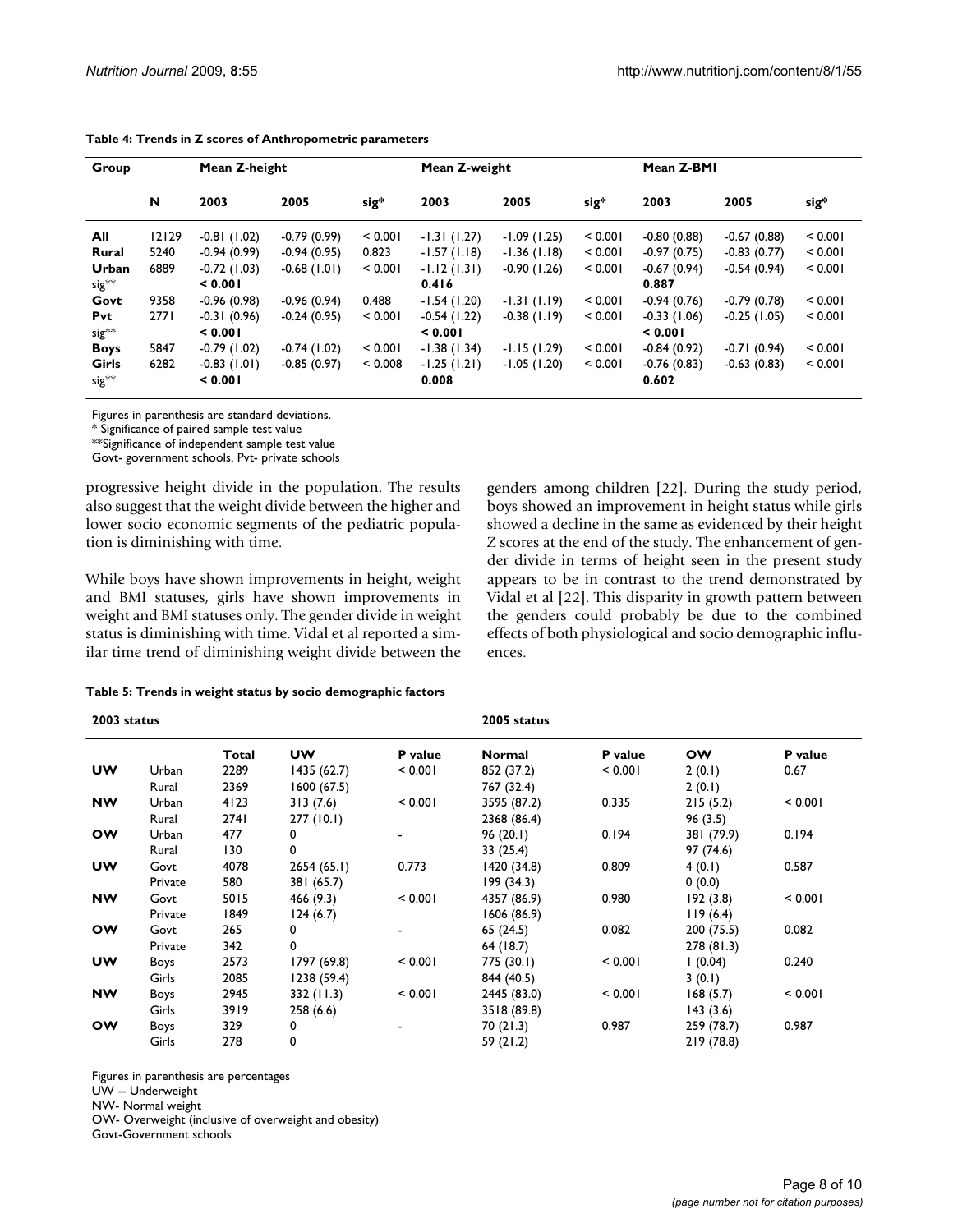It is evident that there is a shift in weight status as well as BMI status across all subgroups (Figures [1](#page-4-0) &[2](#page-5-0)). A notable difference between the two transitions is that the shift in BMI in the private school children appears less impressive than other sub groups. This is despite the fact that private school children too had significant shifts in weight status like other sub groups. The reason for this disparity could be the fact that private school children are growing more symmetrically and the change in BMI is less due to significant gains in height status that accompanies their weight shift. Combining the above findings, it becomes clear that the low socio-economic segments of the pediatric population are experiencing overweight issues that are growing at a faster rate when compared to the same in higher socioeconomic segments. The asymmetry in the growth transition due to socio economic differences appears to be the major reason for this expansion of overweight population. The socio demographic segregation of weight and adiposity status distribution at the end of the study is expressed in Figure [3.](#page-6-0) The public health implications of this asymmetric, rapid growth transition in a population that already exhibits increased cardiovascular disease susceptibility could be serious.

The study indicates that the conversion of underweight to normal weight status occurs more in urban area and girls in comparison to rural area and boys respectively. The conversion of normal weight status to underweight status occurs more in rural area, government schools and boys when compared to their respective counterparts. The persistence of underweight appears to be significantly more with rural children and boys. These findings suggest that the favorable decline of underweight burden has socioeconomic and gender gradients.

During the study period (two years), the underweight population contracted by 22.2%. In the same period, the overweight sub population has grown by 30.8% and the obese sub population by 30.3%. A swift decline in the underweight population along with rapid growth of overweight and obese populations in the cohort suggests that the study population is going through an accelerated phase of nutritional transition. This transition is visible across the entire spectrum of weight distribution in the pediatric population.

The conversion of normal weight status to overweight status occurs more in urban areas, private schools, and boys in comparison to rural areas, government schools and girls respectively. In contrast, no significant influence of the same socio demographic factors was noticed in conversion of overweight population to normal weight status. In short, the beneficial conversion of overweight to normal weight appears to be due to other unidentified factors. The conversion of overweight to normal weight happening in the pediatric population could be due to multiple factors like individual awareness about overweight issues as well as attempts at the family, school, community, government or individual level to reduce the burden of overweight. The role of these factors as well as other unidentified ones need to be clearly identified for converting them into effective interventions aimed at reducing the burden of childhood obesity.

# **Conclusion**

The pediatric population is experiencing a rapid growth and nutritional transition. A decline in the underweight population coupled with an escalation of overweight population is visible in the study. The low socio economic subsets of the pediatric population appear to grow in an asymmetric, unhealthy pattern. The heterogeneous nature of this transition appears to be due to differences in socioeconomic levels as well as varying grades of urbanisation.

#### **Competing interests**

The authors declare that they have no competing interests.

#### **Authors' contributions**

MR conceived, designed and drafted the study. KRS did the statistical analysis and contributed to the drafting of manuscript. MP managed the data and assisted in drafting the manuscript. AS assisted in statistical analysis and in data management. RKK supervised and revised the manuscript for important intellectual content. All authors read and approved the final manuscript. MR will act as guarantor of the study.

#### **Acknowledgements**

The study was fully supported by a grant from the Indian Council of Medical Research.

#### **References**

- <span id="page-8-0"></span>1. Darnton-Hill I, Coyne ET: **[Feast and famine: socioeconomic dis](http://www.ncbi.nlm.nih.gov/entrez/query.fcgi?cmd=Retrieve&db=PubMed&dopt=Abstract&list_uids=10555528)[parities in global nutrition and health.](http://www.ncbi.nlm.nih.gov/entrez/query.fcgi?cmd=Retrieve&db=PubMed&dopt=Abstract&list_uids=10555528)** *Public Health Nutr* 1998, **1:**23-31.
- <span id="page-8-1"></span>2. Amuna P, Zotor FB: **[Epidemiological and nutrition transition in](http://www.ncbi.nlm.nih.gov/entrez/query.fcgi?cmd=Retrieve&db=PubMed&dopt=Abstract&list_uids=18234135) [developing countries: impact on human health and develop](http://www.ncbi.nlm.nih.gov/entrez/query.fcgi?cmd=Retrieve&db=PubMed&dopt=Abstract&list_uids=18234135)[ment.](http://www.ncbi.nlm.nih.gov/entrez/query.fcgi?cmd=Retrieve&db=PubMed&dopt=Abstract&list_uids=18234135)** *Proc Nutr Soc* 2008, **67:**82-90.
- <span id="page-8-2"></span>3. Shetty PS: **[Nutrition transition in India.](http://www.ncbi.nlm.nih.gov/entrez/query.fcgi?cmd=Retrieve&db=PubMed&dopt=Abstract&list_uids=12027282)** *Public Health Nutr* 2002, **5:**175-182.
- <span id="page-8-4"></span>4. Zhai F, Wang H, Du S, He Y, Wang Z, Ge K, Popkin BM: **[Prospective](http://www.ncbi.nlm.nih.gov/entrez/query.fcgi?cmd=Retrieve&db=PubMed&dopt=Abstract&list_uids=19453679) [study on nutrition transition in China.](http://www.ncbi.nlm.nih.gov/entrez/query.fcgi?cmd=Retrieve&db=PubMed&dopt=Abstract&list_uids=19453679)** *Nutr Rev* 2009, **67(Suppl 1):**S56-61.
- <span id="page-8-7"></span>5. Kosulwat V: **[The nutrition and health transition in Thailand.](http://www.ncbi.nlm.nih.gov/entrez/query.fcgi?cmd=Retrieve&db=PubMed&dopt=Abstract&list_uids=12027283)** *Public Health Nutr* 2002, **5:**183-189.
- 6. Lipoeto NI, Wattanapenpaiboon N, Malik A, Wahlqvist ML: **[Nutri](http://www.ncbi.nlm.nih.gov/entrez/query.fcgi?cmd=Retrieve&db=PubMed&dopt=Abstract&list_uids=15331346)[tion transition in west Sumatra, Indonesia.](http://www.ncbi.nlm.nih.gov/entrez/query.fcgi?cmd=Retrieve&db=PubMed&dopt=Abstract&list_uids=15331346)** *Asia Pac J Clin Nutr* 2004, **13:**312-316.
- <span id="page-8-3"></span>7. Lee SK, Sobal J: **[Socio-economic, dietary, activity, nutrition and](http://www.ncbi.nlm.nih.gov/entrez/query.fcgi?cmd=Retrieve&db=PubMed&dopt=Abstract&list_uids=14552667) [body weight transitions in South Korea.](http://www.ncbi.nlm.nih.gov/entrez/query.fcgi?cmd=Retrieve&db=PubMed&dopt=Abstract&list_uids=14552667)** *Public Health Nutr* 2003, **6:**665-674.
- <span id="page-8-5"></span>8. Raj M, Sundaram KR, Paul M, Deepa AS, Kumar RK: **[Obesity in](http://www.ncbi.nlm.nih.gov/entrez/query.fcgi?cmd=Retrieve&db=PubMed&dopt=Abstract&list_uids=18335794) [Indian children: time trends and relationship with hyperten](http://www.ncbi.nlm.nih.gov/entrez/query.fcgi?cmd=Retrieve&db=PubMed&dopt=Abstract&list_uids=18335794)[sion.](http://www.ncbi.nlm.nih.gov/entrez/query.fcgi?cmd=Retrieve&db=PubMed&dopt=Abstract&list_uids=18335794)** *Natl Med J India* 2007, **20:**288-293.
- <span id="page-8-6"></span>9. Raj M: **Obesity in Indian children - Time trends and implications.** *Indian J Pediatr* 2009 in press.